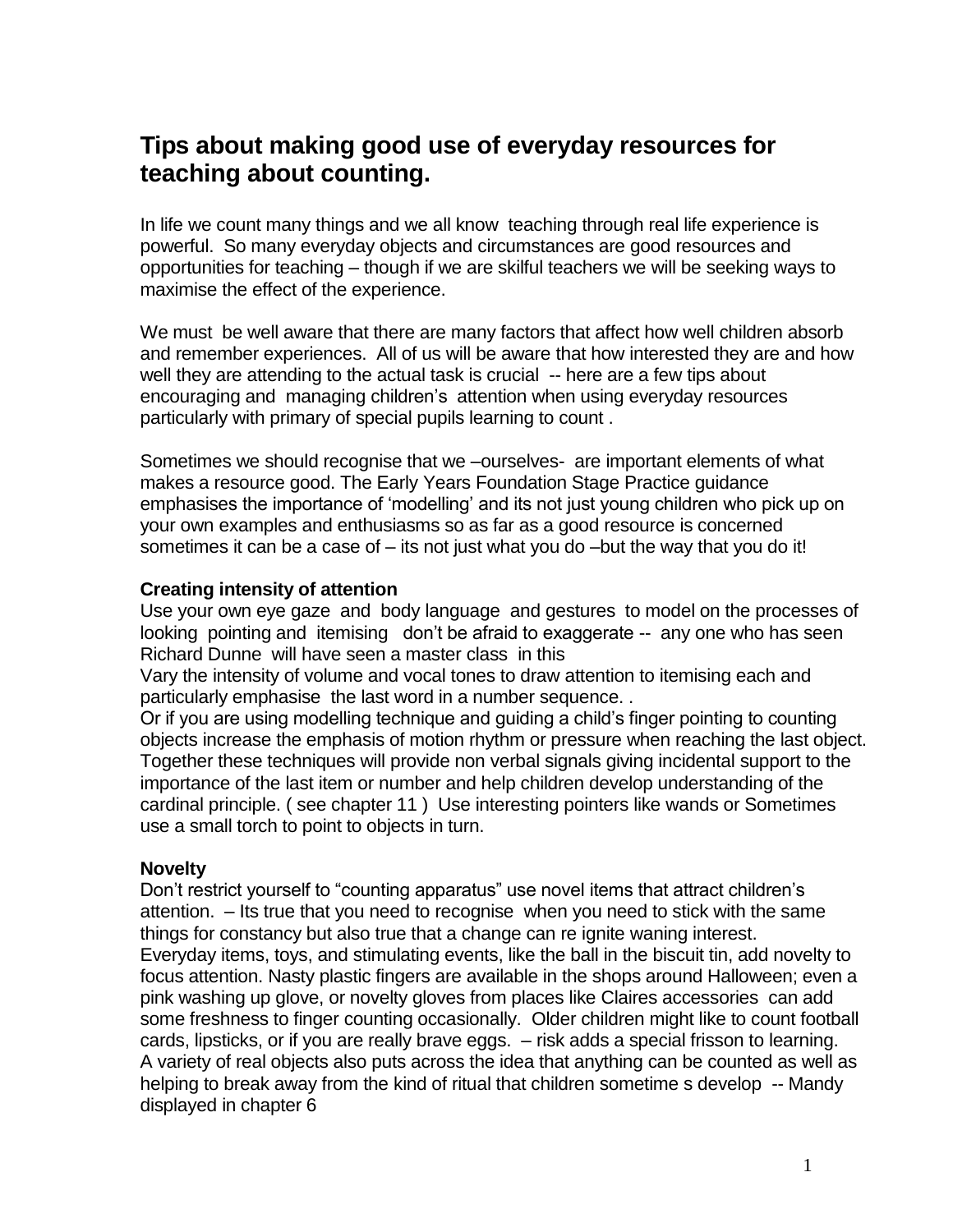## **Distribution of stimuli**

Young children developing their knowledge of the sequence of count words use the rhythm and intonation in rhymes to maintain attention and provide memory prompts. When children have learning difficulties and associated co ordination problems the process of pointing and coordinated production of count words can become slow and lose the kind of attention spark and memory power that the rhymes give. Even though with older children it is not appropriate to use childish rhymes, we can make sure that the sequence of count words do not sink into a forgettable dirge, by linking intonation and rhythm.

Where children have particular difficulties pointing or tracking we need to be aware if the physical or sensory distribution of objects being counted is making it more difficult – too close together, or too far apart, in a line or random, too fast sounds etc. We may need to arrange them to alleviate the physical or perceptual hitches and so enable a more stimulating vocal sequence. Or sometimes we have to recognise that children may need us to model activities. gestures or sounds or even physically support them.

#### **Physical support or prompts.**

If the child has profound difficulties and you are still at the level of giving physical support to their movement you need to me very sensitive to their response to your touch if its painful or they don"t like it all of their attention will be related to negative emotional response.

You also need to be aware of enabling the child to start to take the lead. If you are interested in this read Barbara Miles – Talking the language of the hands to the hands <http://nationaldb.org/NCDBProducts.php?prodID=47>

#### **Colour and contrast**

Perception of contrasts is one of the fundamental skills we use immediately after birth to seek information. So be aware of contrast and colour.

Use objects that contrast well with backgrounds, and attract. Where appropriate use different colours to emphasise different group, but also remember that sometimes children may not understand why you are asking them to count, bear in mind that they may be attending to sorting by colour not thinking of quantity.

#### **High and low sounds**

Vary the intonation you use when modelling counting use rising intonation to attract attention to important numbers e.g. the last number in the group this emphasises that the last one is important - it is the cardinal number and so represents the quantity in the group. - Also repeat softly the cardinal of the first group just before counting on to a second group.

Deep emphatic sounds are good for restating and reminding *-- they are also good for discipline* 

## **Conditioning**

Sometimes use familiar objects or pictures to raise interest in counting.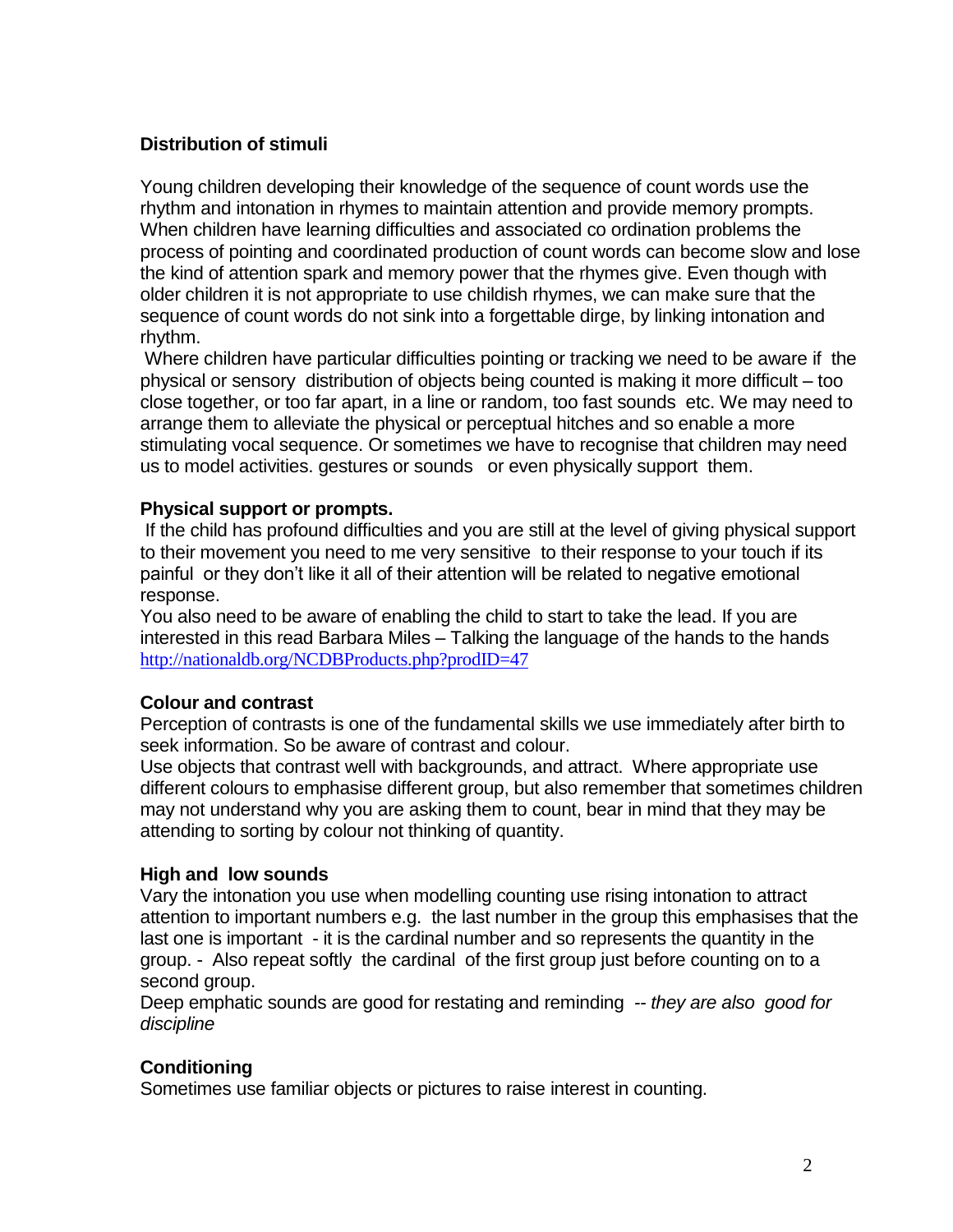Items like individual pictures of their family members, real items of food, desired models of footballers etc can always raise the level of attention that children are willing to pay.

### **Cues**

Children have to coordinate noticing each item in turn with assigning it a number name. They use their own physical cues in the form of pointing, but there is wide potential for mistakes and teachers or other pupils providing physical and verbal cues can play a very large part in maintaining pace and providing detail for the learner to absorb within the counting process.

 Coordinated verbal and pointing can help synchronise the start of a child"s counting sequence.

Whilst the motion of pointing cues can carry a child"s attention along the array of objects and emphatic motions can help with the establishment of sequential sound making. Cues like this don"t have to be with fingers – various things can be used to add interest and promote attention to pointing -puppets, torches etc.

• Sound cues can prompt movement along the array; they can be made vocally or with rhythmic taps.

Vocal cues may prompt the timing and sound of the next count word from the child.

Complete verbal prompting of the count words is of course a common strategy encouraging counting together which is undoubtedly powerful but be wary, children may lean on such support without relating the sounds to the process. The process can also trip up when for example a miscued number word has to be repeated, then the sequence goes astray the correct answer is disrupted and the vital connection between, counting, quantity and number word is lost )

#### **Touch and pressure**

By contrast to vision and hearing the power of Touch is much underestimated in learning. People have very rapid emotional responses to touching and being touched. It is a sense that has powerful affect on attention connections. Which you need to be very aware of in motivating and maintain attention to learning

But Touch also has direct connection to our cognitive learning, Finger touching sends potent tactile messages about sequence and quantity direct to the part of the brain that images quantity. Neuroscientists have shown that a part of the brain – the parietal lobe is both the place where we begin to organise our spatial perceptions of small quantities and start to connect them to number names and ideas. It is also the part of the brain which controls and receives information about body movement and position and where we control and receive information from our hands. – So there are strong connections between movements and handling objects and establishing concrete connections to sequence and quantity. Incorporating hand movements and gestures and finger pointing and touching are essential elements in learning to count. These things are all at the root of many infant activities, but their importance to us never wanes. Even as adults when we count we often almost involuntarily use rhythm gesture and touch but it is so natural to us we almost disregard the important role it has played for us in helping us develop reliable counting skill and in establishing our understanding of the pattern of numbers.